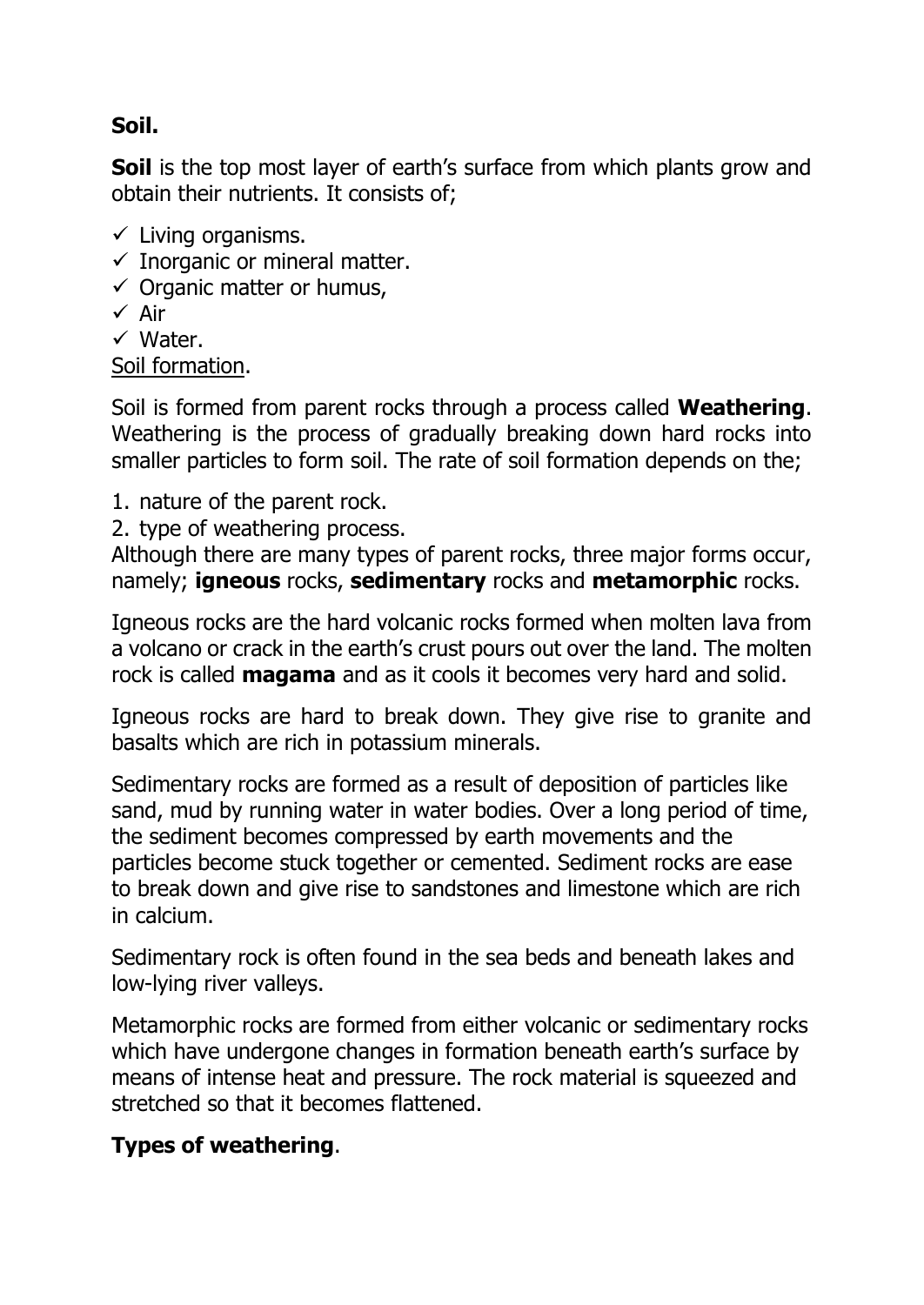Include;

- $\checkmark$  Chemical weathering.
- $\checkmark$  Physical weathering.
- $\checkmark$  Biological weathering

**Physical weathering** involves action of heat, frost, water, etc, on the parent rock which eventually break down.

**Chemical weathering** is due to action of chemicals such acids which weaken the rocks and cause them to eventually breakdown. Oxygen in the air may also cause oxidation of the iron in the rocks.

**Biological weathering** is due to the action of organisms on the rocks. E.g. plant roots, etc. As the plant roots penetrate and expand in the soil, they cause the rocks to split. Animals dig and burrow in the ground and so cause breakdown of rocks.

# **Importance/functions of soil components**.

Air.

- $\checkmark$  Oxygen is used for tissue respiration of the roots and soil organisms, germination.
- $\checkmark$  Carbon dioxide increases soil acidity hence determining the distribution of soil organisms.
- $\checkmark$  Nitrogen is used in making proteins, amino acids, etc which are important for plant growth.

Water.

- $\checkmark$  It is a medium in which soil nutrients dissolve.
- $\checkmark$  Medium of transport in plants.
- $\checkmark$  Necessary for germination of seeds.
- $\checkmark$  Used in translocation of plant nutrients.
- $\checkmark$  Washes away accumulated salts and other toxic substances from the soil.
- $\checkmark$  Cools the plant when it evaporates from plant surfaces during transpiration.
- $\checkmark$  Is raw material for photosynthesis.
- $\checkmark$  Provides support in plant cells through turgidity. Inorganic matter.
- $\checkmark$  Forms the frame work of the soil.
- $\checkmark$  Provides firm anchorage to plant roots hence support.
- $\checkmark$  Provides mineral salts to the plants.
- $\checkmark$  Have pores in between them which are occupied by air and water.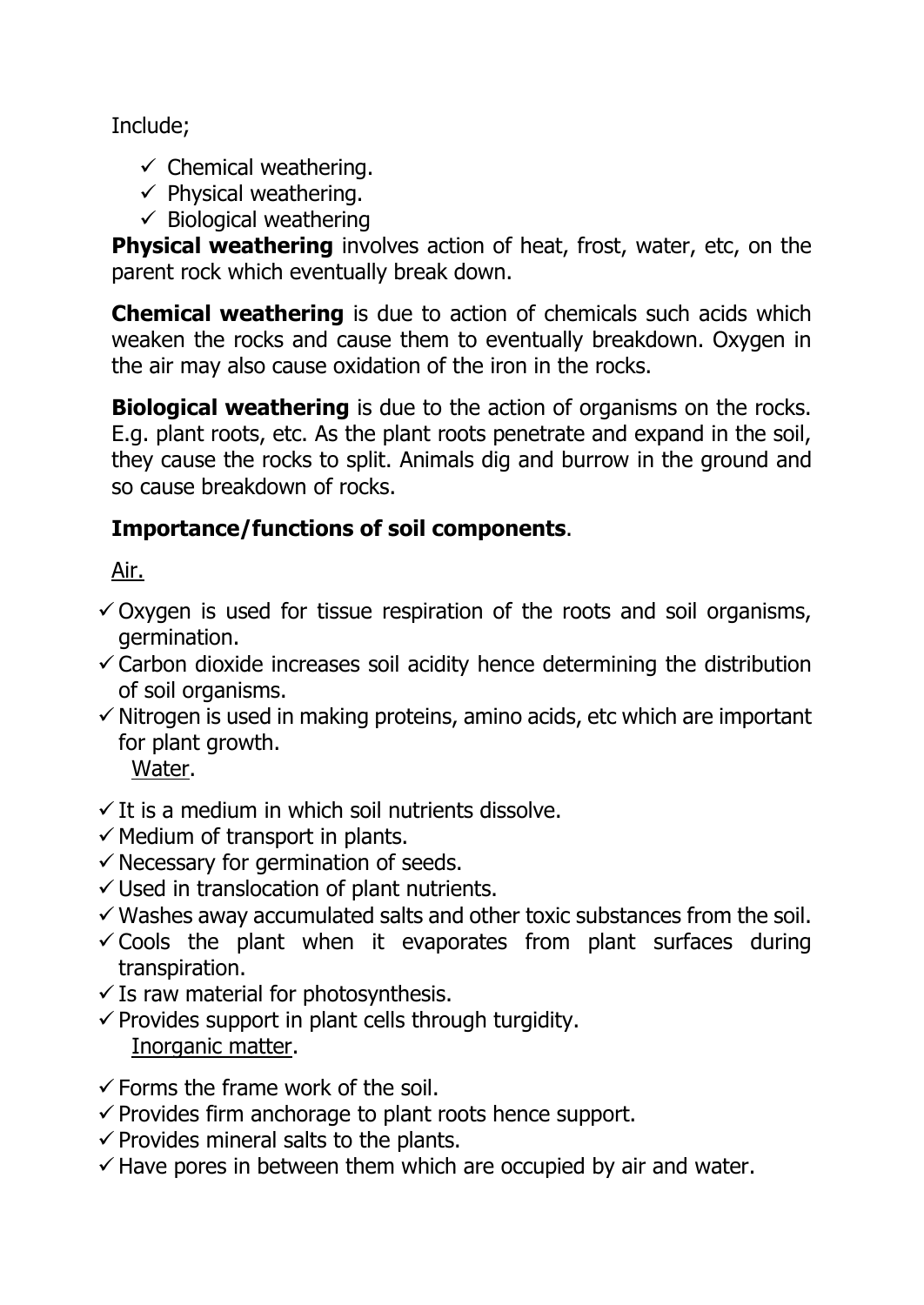Organic matter.

- $\checkmark$  Is source of food for soil organisms.
- $\checkmark$  Is source of mineral salts when they decompose.
- $\checkmark$  is spongy hence allows water to percolate or drain through the soil.
- $\checkmark$  Forms a sticky coat around particles hence binding them together i.e. improves soil structure.
- $\checkmark$  Improves soil water holding capacity.
- $\checkmark$  Insulates the soil against extreme heat and cold i.e. moderate soil temperature.

Soil organisms.

- $\checkmark$  Improve soil aeration and drainage by construction of tunnels that are filled with air and allow water to pass through, e.g. tunnels of termites.
- $\checkmark$  Mix top soil with subsoil, e.g. termites when building their nests, earthworms, etc.
- $\checkmark$  Decompose organic matter.
- $\checkmark$  Weather parent rock particles to form soil.
- $\checkmark$  Some cause diseases to plants and animals, e.g. bacteria and fungi, etc.

# **Soil profile**.

This is vertical section through the soil showing the different layers from the top to the parent rock.

Classification of soil.

Soil may be classified based on;

- Size of the particles/texture.
- Soil colour.

Based on the size of the particles, soil is divided into;

- Sand soil.
- Clay soil.
- Loam soil.

### Relative size of soil particles.

| Soil                  | Size in diameter (in mm). |
|-----------------------|---------------------------|
| Gravels(small stones) | $20 - 2.0$                |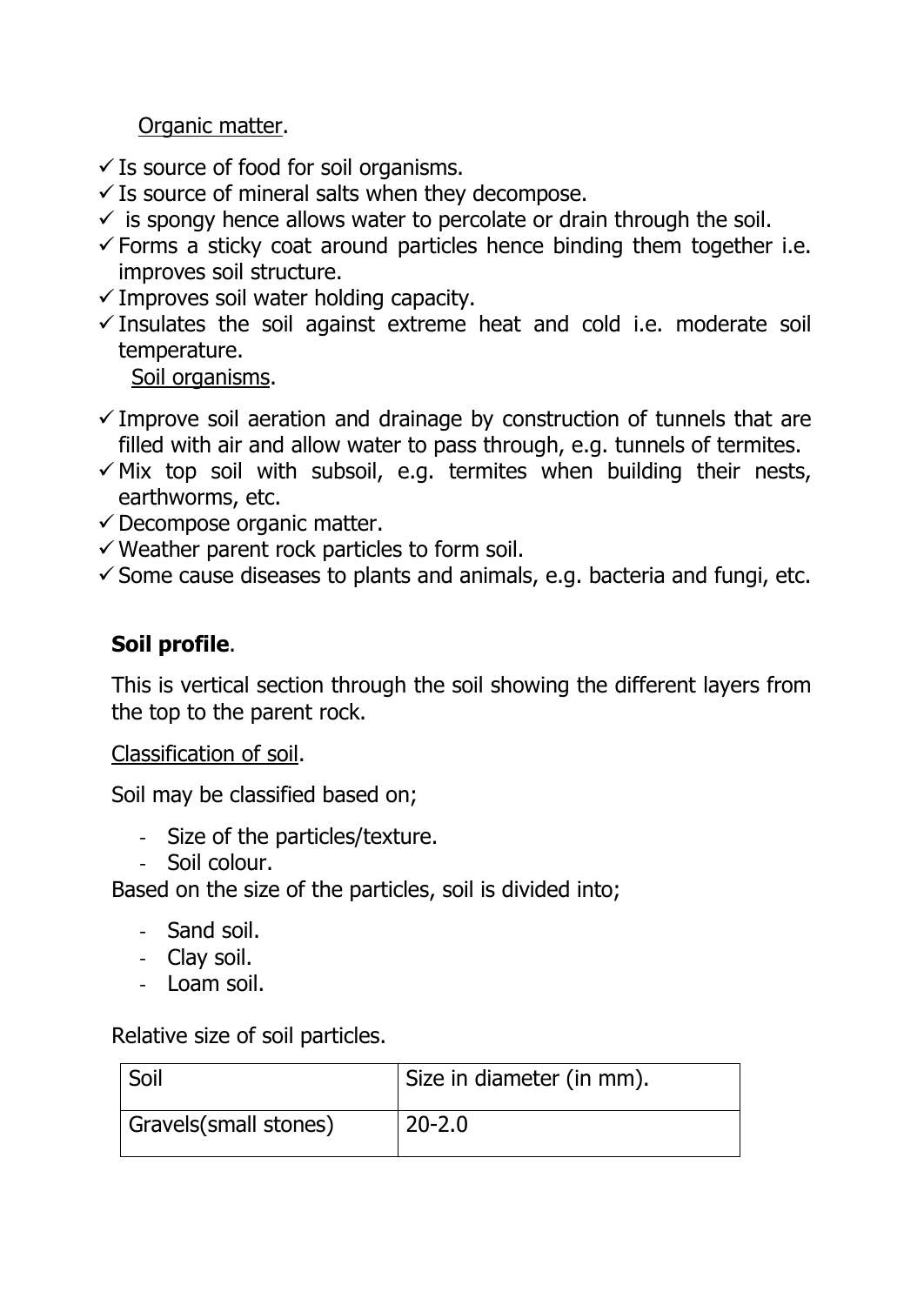| Coarse sand. | $2.0 - 0.2$     |
|--------------|-----------------|
| Fine sand.   | $0.2 - 0.02$    |
| Silt.        | $0.02 - 0.002$  |
| Clay         | Less than 0.002 |

# **Characteristics/properties of the different types of soils.**

Clay soils.

- Very small particles which are closely packed together, hence limited air spaces in between the particles.
- Poorly drained/water logged/high water retention.
- Fertile due to high nutrient retention capacity and low leaching.
- Difficult to work on.

# Silt.

- Good drainage.
- Easy to cultivate.
- Very high fertility.
- Very small quartz particles mainly silicon dioxide.
- Particles are smooth and powdery.
- Very high water holding ability.

## Sand soil.

- Very good drainage due to large air spaces in between the particles.
- Poor water holding capacity.
- Easy to work on.
- Poor fertility due to rapid leaching out of mineral salts.
- Not good for cropping unless fertilized.
- High rate of leaching.
- Good aeration due to large air spaces between the particles.

### Loam soil.

- Good drainage.
- Easy to cultivate.
- Fertile soil with sufficient supplies of soil moisture, air and plant nutrients.
- Best arable soil.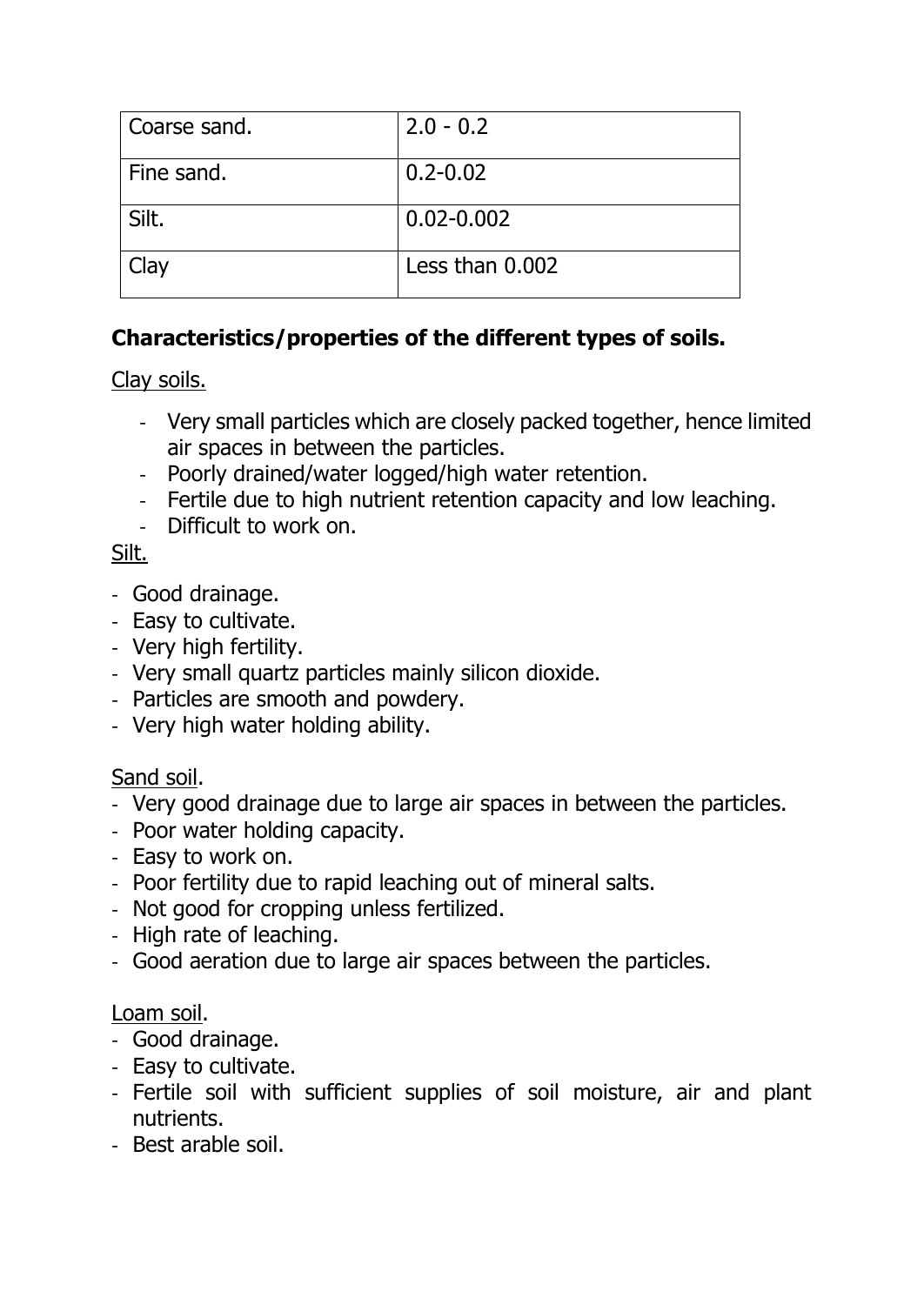Importance of soil texture.

- $\mathcal F$  It influences water holding capacity of the soil.
- Influences root penetration.
- Affects soil temperature, e.g. clay soils are colder than sandy soils.
- Determines the ability of the soil to retain water and nutrients.
- Influences soil aeration.
- Influences movement of water in the soil.

### **Experiment to determine the percentage of water in a soil sample**.

## **Apparatus**.

Wet soil sample, evaporating dish, stirring rod, source of heat, thermometer.

### **Procedure**.

Weigh the evaporating dish when empty. Record its weight.

Place wet soil sample in the evaporating dish and weigh. Record the weight of the dish and wet soil.

Heat the soil while stirring it at  $100^{\circ}$ C to dryness. Cool and reweigh.

Repeat heating, cooling and reweighing until when a constant weight is obtained. Record this final weight of the dish and the dry soil.



## **Results.**

Mass of empty dish  $=$  **a** gm.

Mass of wet soil  $+$ dish = **b** gm.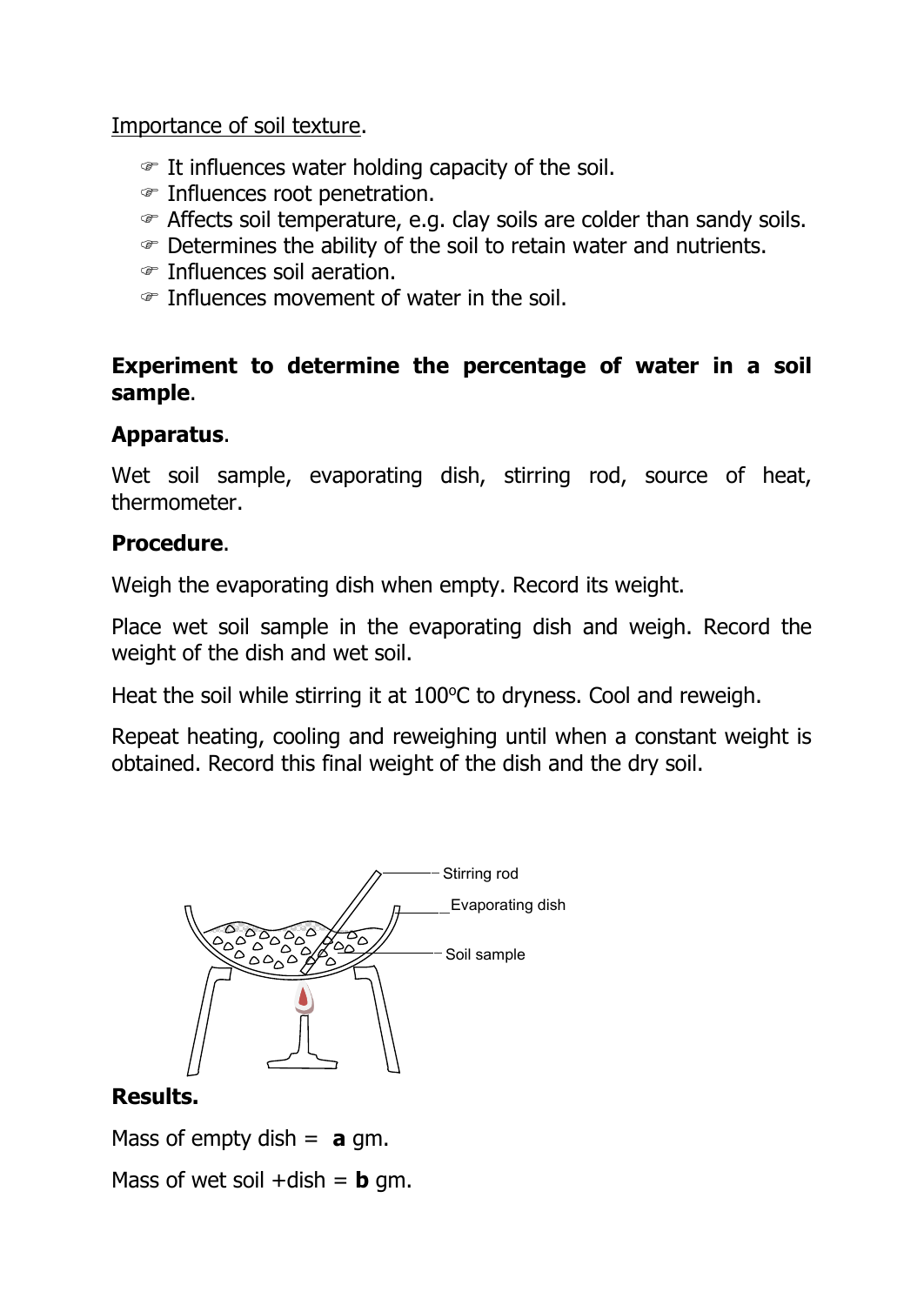Mass of dish  $+$  dry soil  $=$  **c** gm.

Mass of water in soil sample = (**b-c**) gm.

Mass of soil + water =  $(b-a)$  gm.

Therefore percentage of water in the soil

$$
= \frac{(b-c)}{(b-a)} \times 100\%
$$

### **Experiment to determine soil porosity or drainage and water retention of soil samples A, B and C.**

# **Apparatus**.

3 Measuring cylinders, cotton wool, 3 funnels, water, soil samples **A (**sand soil**), B (**clay soil**)** and **C (**loam soil**).**

### **Procedure**.

Obtain dry soil samples **A** (sand), **B** (clay) and **C** (loam). Obtain equal volumes of soil samples and measure them separately. Plug the three funnels with cotton wool. Place the funnels in the mouth of three measuring cylinders. Pour sample **A** into the funnel 1, sample **B** into funnel 2 and sample **C** into funnel 3. Tap the funnels gently so that the soil particles settle completely.

Pour quickly a known volume of water, e.g. 50cm<sup>3</sup>, into each funnel. Start timing. Note the time taken for the first drop of water to drain into the measuring cylinder in each set.

Allow the water to drain the through the soil samples until no more water drains through into the cylinder. Record the volume of water collected in the cylinders for the different soil samples.

## **Observation**.

Shortest time taken for the first drop of water to drain through occurred in sample A, followed by sample C and longest time in sample B.

## **Results.**

Volume of water poured into each funnel  $= V_1$  cm<sup>3</sup>.

Volume of water collected in cylinder  $= V_2$  cm<sup>3</sup>.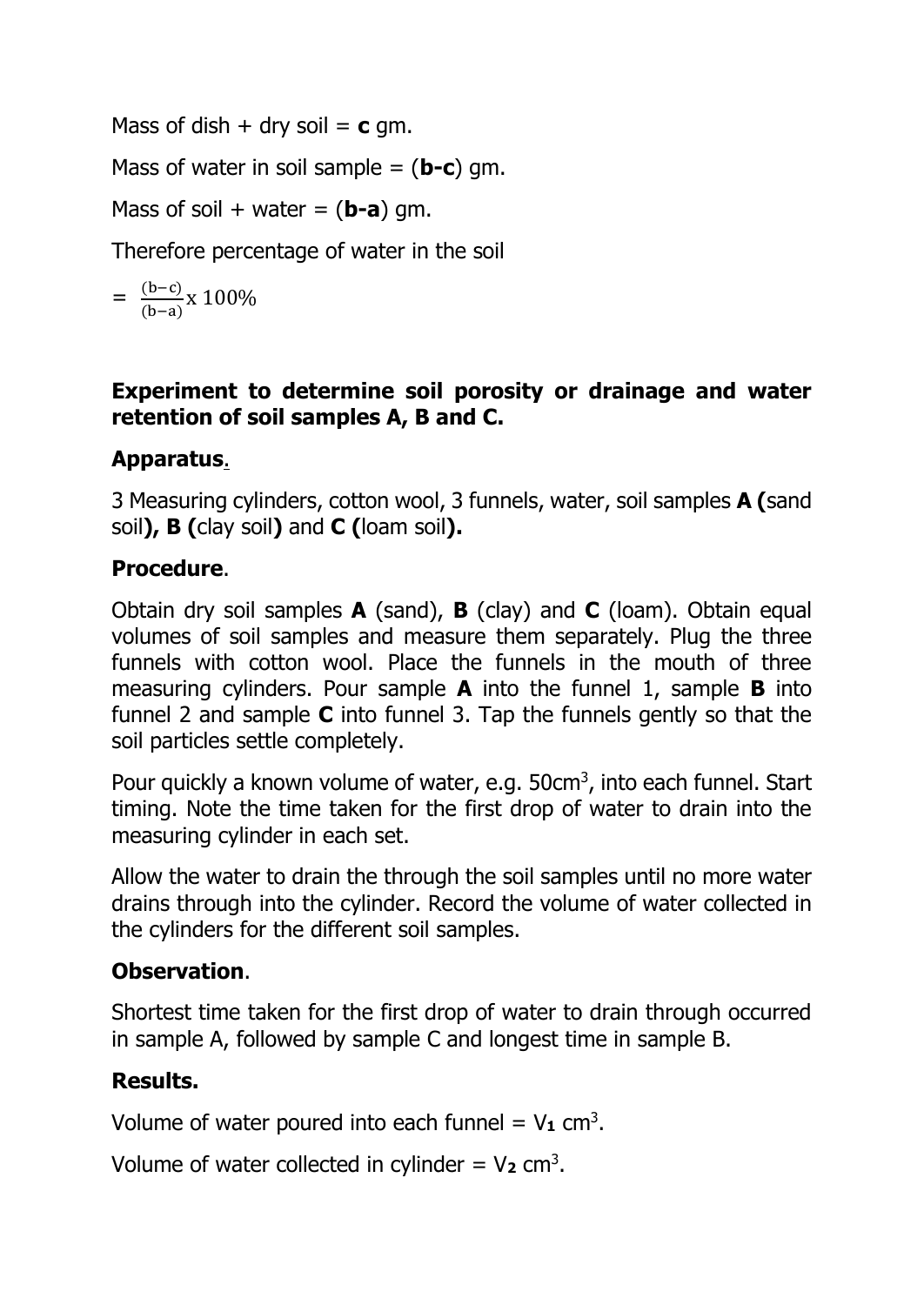Volume of water retained by each soil sample =  $V_1$ - $V_2$  cm<sup>3</sup>

# **Explanation**.

Loam soil retains the highest amount of water because it contains organic matter that holds water firmly since it is sticky. Sand soil does not contain organic matter and has coarse structure hence a lot of air spaces between the particles. This allows water to easily drain through it. Small size particles in clay soils help in holding water which may lead to water logging.

## **Conclusion**.

Sample **A** (sand soil) is the most porous, followed by sample **C** (loam soil) and then **B** (clay soil).

## **Experiment to determine the proportion of air in a soil sample**.

Apparatus.

Soil sample, 3 measuring cylinder, water, and stirrer.

### Procedure.

Put a known volume of soil in measuring cylinder, record its volume,

Measure a certain volume of water in the second measuring cylinder, and record it.

Mix the two volumes, stir the mixture until when all the air bubbles are given off. Allow the mixture to settle. Record the volume of the mixture after stirring.

#### Observation.

Bubbles of air escape from the mixture and the final volume of the mixture of water and soil after stirring is less than the sum total of soil and water

#### Results.

Volume of water = **m** cm<sup>3</sup>.

Volume of soil  $= n \text{ cm}^3$ .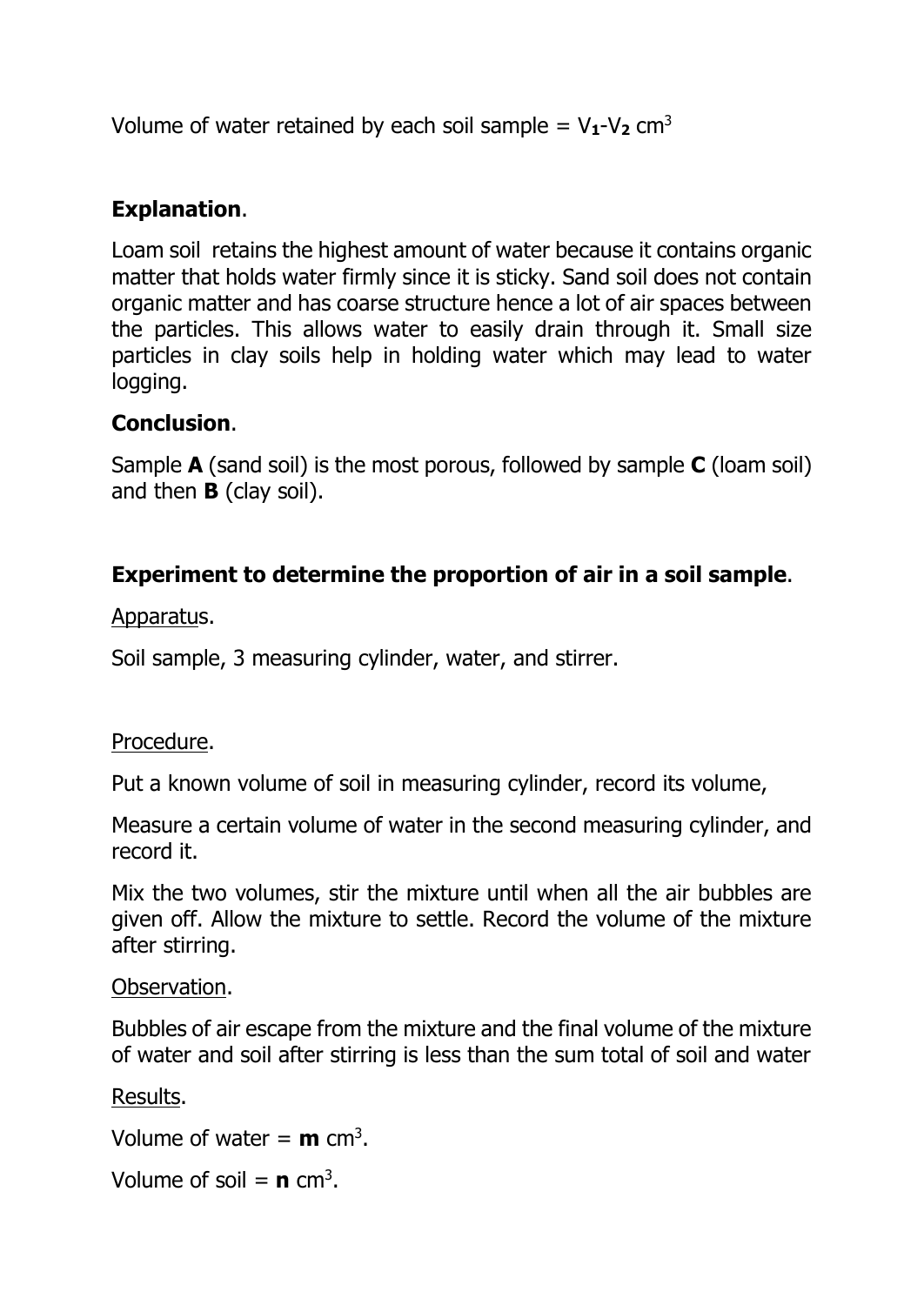Volume of mixture after stirring  $= p \text{ cm}^3$ .

Expected volume of soil + water =  $(m+n)$  cm<sup>3</sup>.

Therefore volume of air in the soil  $=$   $(m+n)$  -  $p$  cm<sup>3</sup>.

Percentage of air in the soil =  $\frac{(m+n)-p}{n} \times 100\%$ 

### **Experiment to show that soil contains living micro-organisms**.

Basis for the experiment.

- 1. Living organisms respire.
- 2. During respiration, carbon dioxide is produced.
- 3. Carbon dioxide turns lime water milky.
- 4. Heat kills micro- organisms.

#### Procedure.

Set the experiments as below. Leave the setups to stand for 4 hours.



Lime water turns milky in the flask A and remains clear in flak B (the control experiment).

#### Explanation.

Lime water turns milky because of the carbon dioxide released by the living organisms in fresh soil. The carbon dioxide reacts with lime water to form calcium hydrogen carbonate which is insoluble. This causes the limewater to appear milky.

Heating killed micro- organisms in the control experiment, and so could not respire.

#### Conclusion.

Fresh, moist garden soil contains living organisms.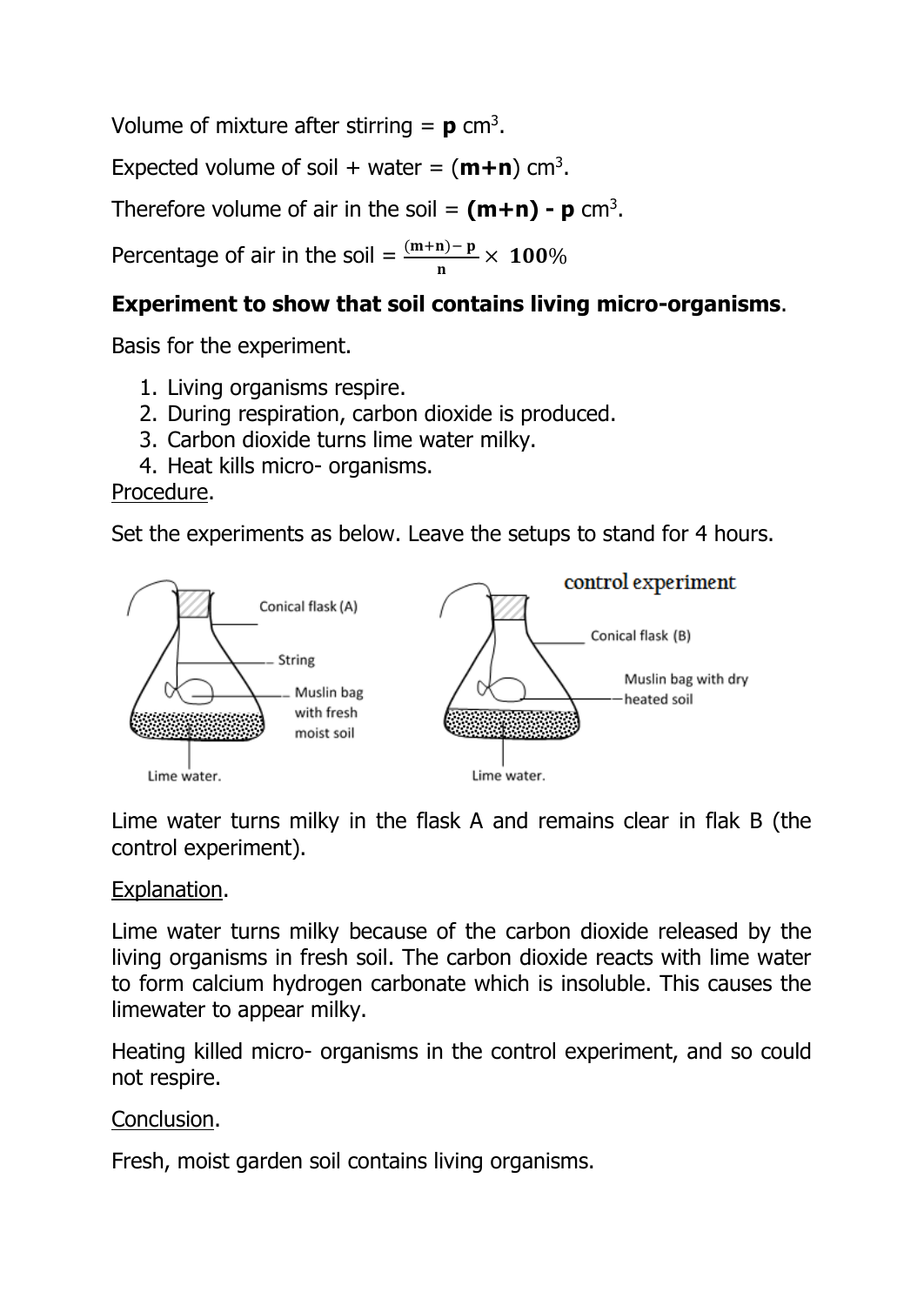# **Experiment to determine the humus content of the soil**.

### Apparatus.

Crucible, dry soil sample, heat source, stirrer.

### Procedure.

Weigh the crucible and record it. Place some dry soil sample in a crucible. Weigh the soil and the crucible. Heat the soil strongly. Note any change(s) that may occur in terms of colour, smell, and smoke. Note that the humus burns off into carbon dioxide and water vapour.

When there is no further change, allow the crucible and soil to cool. Repeat the heating and weighing until a constant weight is reached. Calculate the change in weight.

Results.

Mass of crucible  $= M_c$  gm.

Mass of crucible  $+$  dry soil  $=$  **M** gm.

Mass of crucible  $+$  soil after heating to constant weight  $= M_h$  gm

Therefore mass of humus= (**M - Mh**) gm

Percentage of humus in the soil

 $=$   $\left(\frac{M-M_h}{M-M_H}\right)$ <u>м—мъ</u>)х100%<br>м–мс

## **Experiment to compare rise of water through different types of soils (Capillarity).**

## Apparatus.

Three long capillary tubes, cotton wool, dry soil types e.g. loam, clay and sand, water trough, clamps, water, ruler and clock.

## Procedure.

- 1.Plug one end of the capillary tubes with cotton wool.
- 2.Fill the first capillary tube with dry sand soil, second with clay soil and the third with loam soil to the same height.
- 3.Place the tubes vertically in a water trough. Support the capillary tubes with claps.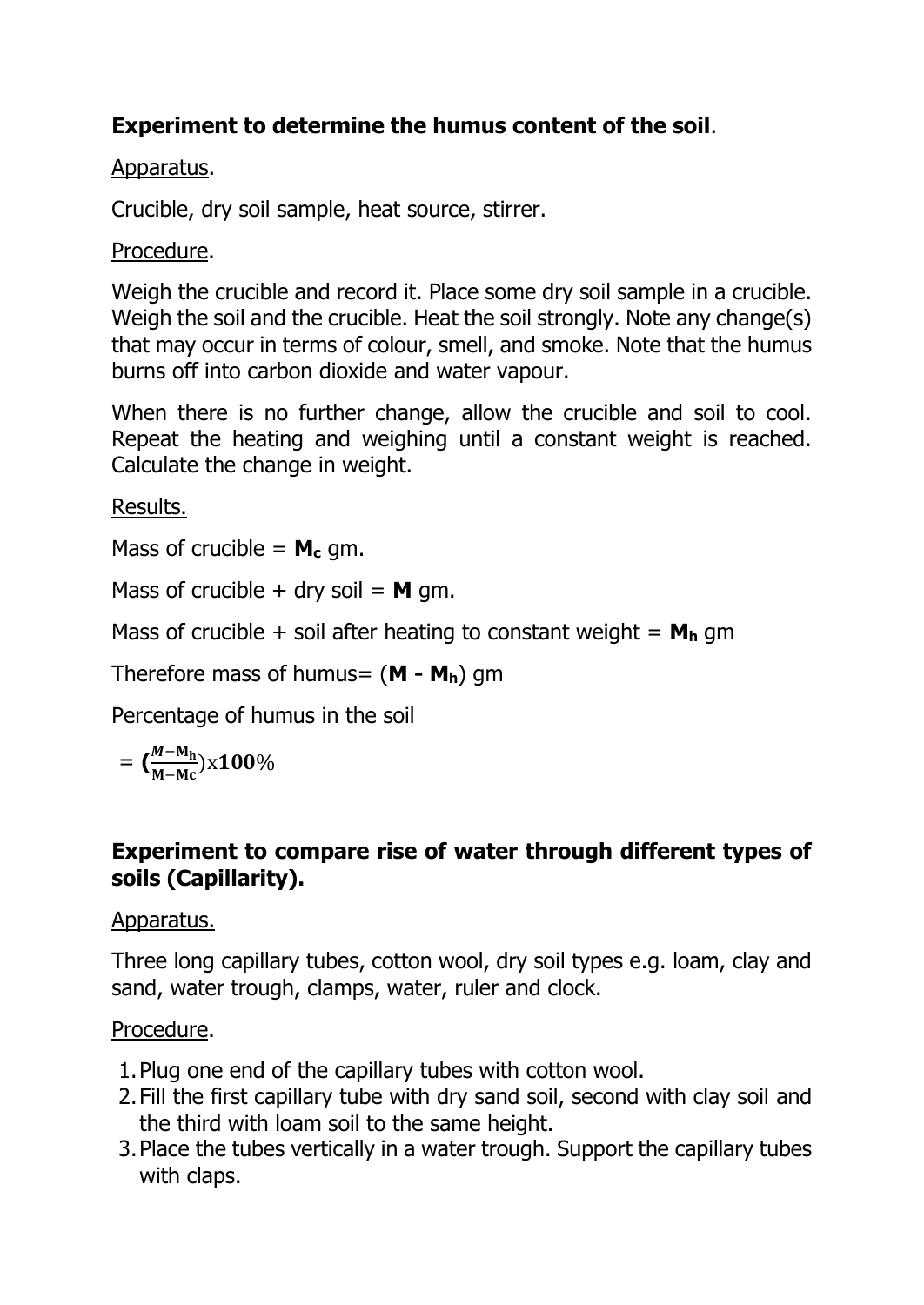

- 4.Start timing.
- 5.At regular intervals, e.g. 10 minutes, record the rise of water in each capillary tube above the level of water in the trough.
- 6.Plot the results on a graph paper for each sample.

By comparing the three graphs, we can deduce the relationship between the soil size and capillary action of the soil samples.

#### Observation.

Water rises up the capillary tubes by capillarity action, fastest in both loam and sand soils, slow in clay soils in the first 10 minutes. After 2hours, water rises higher in clay soils, least in sandy soils.

### **Graph showing capillarity rise of water against time.**



Conclusion.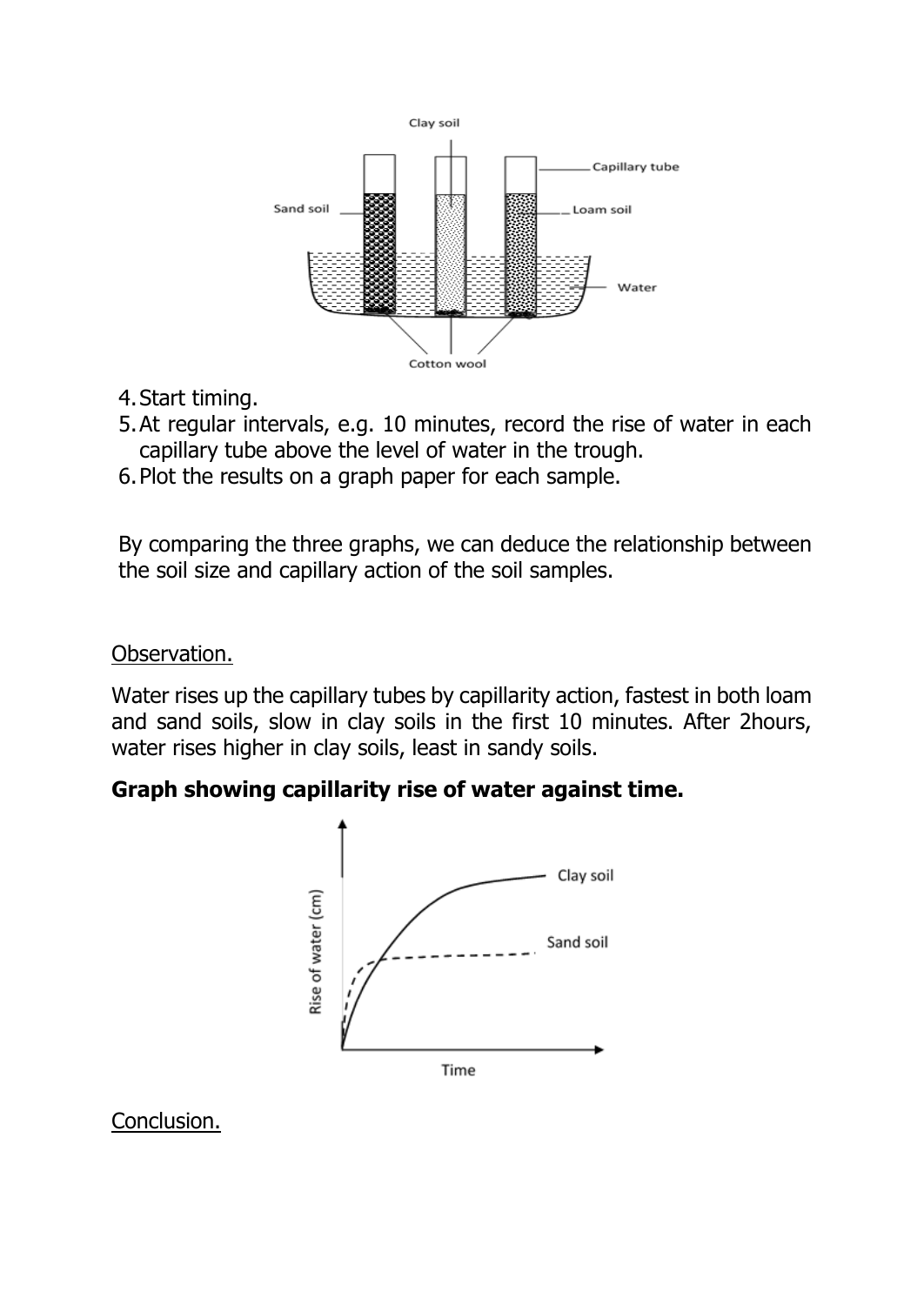Clay and loam soils have greater capillarity action due to their fine pore spaces. Loam contains some quantity of organic materials which absorb water very fast. Sand soils have poor capillary attraction due to wide pores spaces.

# **SOIL FERTILITY**.

This is the ability of the soil to supply plants with nutrients in appropriate quantities to sustain their growth. Soil fertility may be sustained through crop rotation, manuring, addition of fertilizers, fallowing, reducing soil erosion, etc.

Loss of soil fertility.

Soil fertility may be lost through;

- 1. Monocropping.
- 2. Continous cultivation/ploughing.
- 3. Leaching.
- 4. Soil erosion.
- 5. Crop removal from the soil/harvesting.

# **SOIL EROSION**.

This is the removal of top soil by agents of erosion e.g. running water, air,

Factors aiding/promoting/influencing soil erosion.

- a) Topography.
- b) Burning of surface vegetation.
- c) Construction/mining/brick making/quarrying.
- d) Deforestation.
- e) Over grazing.
- f) Amount and intensity of rainfall.
- g) Type of soil e.g. sand soils are more easily detached and carried away than clay soils.

Types of soil erosion.

- $\checkmark$  Sheet erosion.
- $\checkmark$  Rill erosion.
- $\checkmark$  Gulley erosion.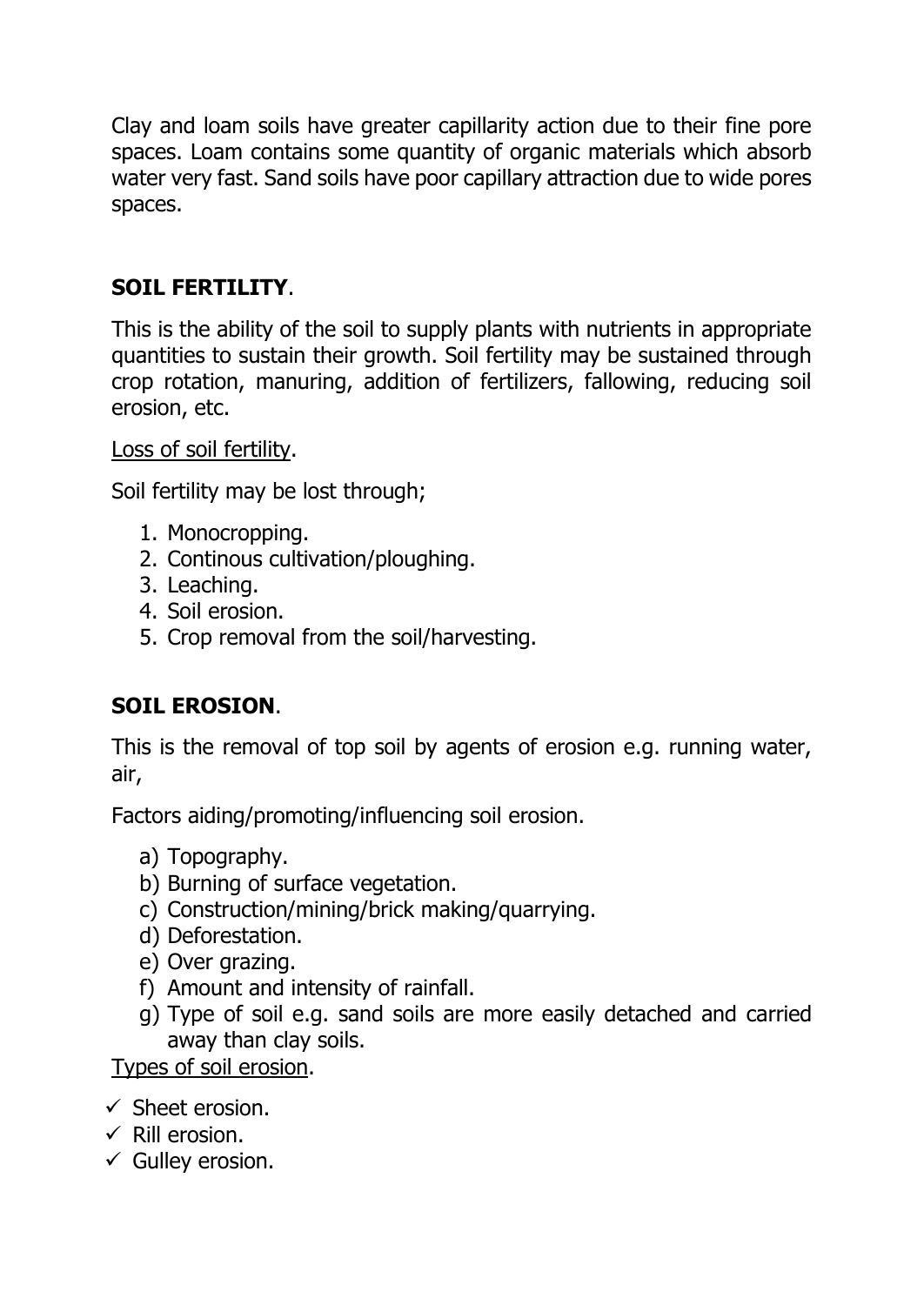### $\checkmark$  Splash erosion. **Soil and water conservation**.

**Conservation** is preservation or restoration of the natural environment (or sustainable use of a resource).

Preservation methods include;

- Afforestation/reafforestation.
- Contour farming.
- Terracing.
- Mixed cropping/Intercropping.
- Crop rotation.
- Strip cropping.
- Mulching.
- Cover cropping.
- Grassed water ways.
- Trash or stone lines.
- Barriers.
- Ridging.
- Wind breaks.

## **Effects of soil erosion**.

- $\checkmark$  Loss of plant nutrients and micro-organisms, hence reduce crop yield.
- $\checkmark$  Damage to crops.
- $\checkmark$  Silting of dams, lakes, rivers/water pollution.
- $\checkmark$  Degradation of the land.
- $\checkmark$  Shortage of water as soil displaces water in rivers.
- $\checkmark$  Increase cost of agricultural production through application of manures, artificial fertilizers, etc.

## **Ways of improving soil fertility**.

Soil fertility may be improved through;

- $\checkmark$  Application of fertilizers/manures.
- $\checkmark$  Crop rotation.
- $\checkmark$  Fallowing i.e. leaving land uncultivated/to rest.
- $\checkmark$  Afforestation and reafforestation.

## **Nitrogen cycle.**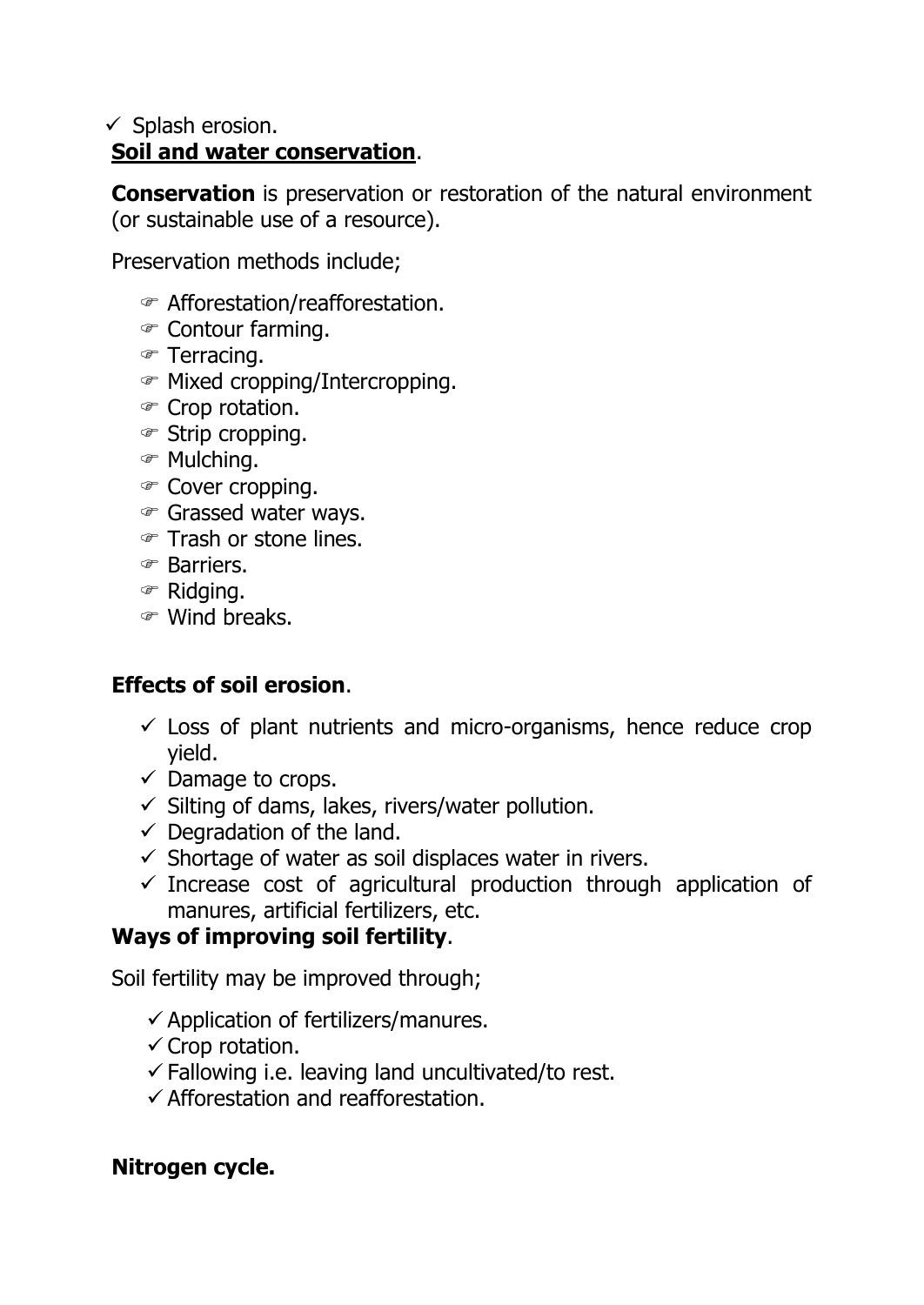Nitrogen is fixed into an inorganic form e.g. nitrates and ammonia before it is used by the plants and animals. Nitrogen may be fixed through;

#### 1:Nitrogen fixation.

Through,

a) Thunderstorms.

The energy of lightening combines atmospheric nitrogen and oxygen together to form oxides of nitrogen. These oxides combine with rain water to form acidic solutions which reach the soil through rainfall. In the soil the acid combines with chemicals to form nitrates that can be availed to the plants.

### b) Nitrogen fixing organisms.

These include symbiotic **Rhizobia** and free living bacteria like **Azotobacter** and **Clostridium**. They fix the atmospheric nitrogen into plant roots and soil respectively which is used to make plant proteins and amino acids.

### c) Ammonification.

This is where putrefying bacteria and fungi decompose the dead bodies of animals and plants into ammonia, carbon dioxide and water. Ammonia is also formed from faeces of animals.

#### 2:Nitrification.

This is where ammonia is converted into nitrates from ammonium compounds by Nitrobacter and Nitrosomonas.

Denitrification.

Some organisms in the environment break down nitrates into nitrogen thus releasing nitrogen into the atmosphere. E.g. bacteria like pseudomonas and some fungi.